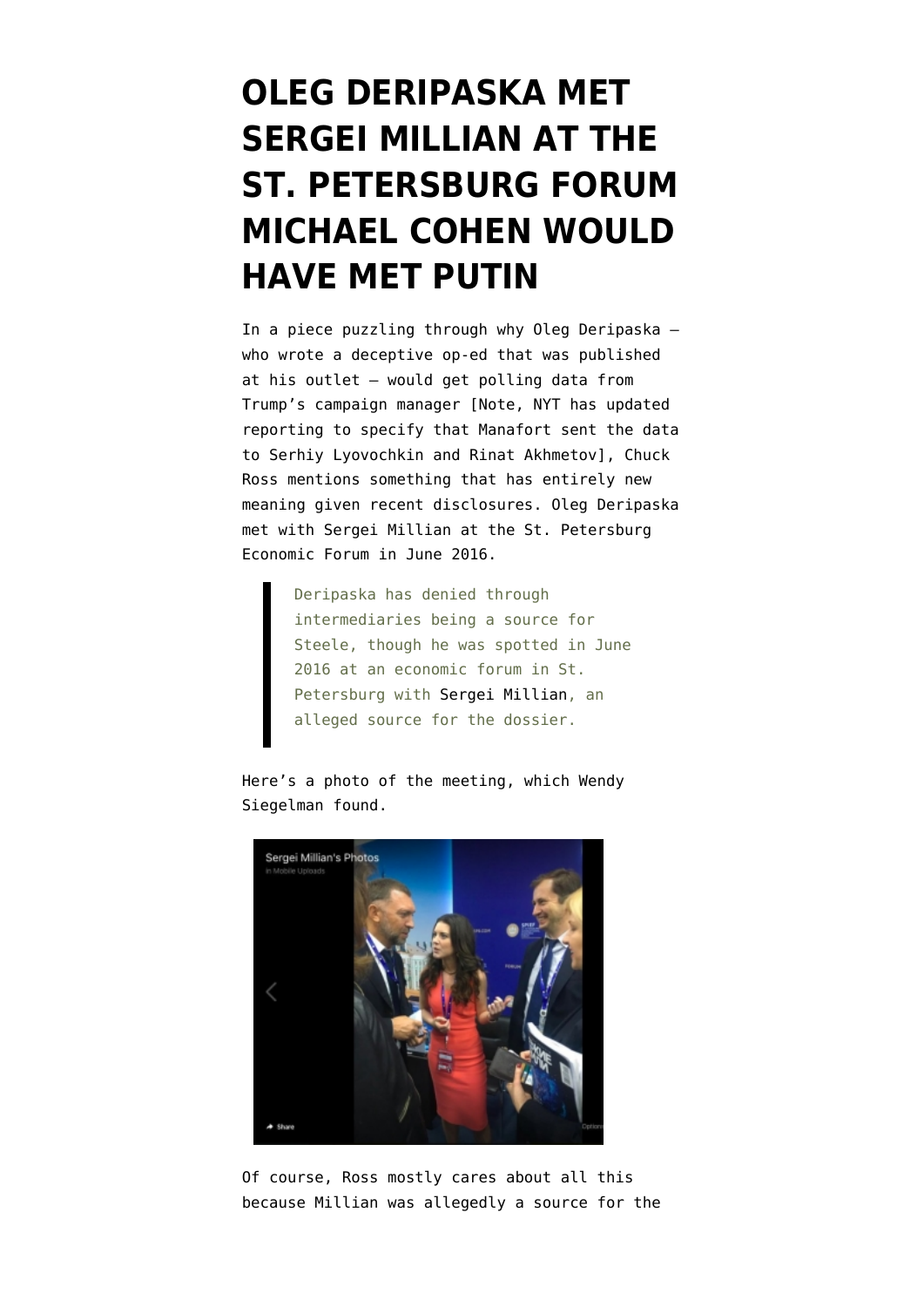Christopher Steele dossier, not for all the other events this one intersects with.

Consider the timeline of some key events below.

It shows that the email hacks paralleled Manafort's increased responsibility on the campaign.

But even as Russia's operation to release dirt on Hillary was proceeding (and Russians were reaching out to George Papadopoulos to dangle emails as well), Michael Cohen was negotiating a Trump Tower deal, via Felix Sater, which was premised on a meeting between him — and then later, Trump — and Vladimir Putin. On June 9 the same day that Don Jr told Aras Agalarov's representatives that the Trumps would revisit sanctions if Trump was elected — Cohen even started to book his travel for that meeting. He canceled those plans, however, on the same day Russia's role in hacking the DNC became public.

But two key figures in the operation did meet at the St. Petersburg Forum: Deripaska and Millian. And Millian would pick up the Trump Tower deal after the RNC Convention, laundering it, at that point, through a junior staffer who had proven to be a useful go-between for the Russians.

We don't know whether Deripaska, whom Steele was pitching as a viable partner to counter Russian organized crime, was a source for Steele's dossier. We do know that Manafort is the one who pushed Trump to discredit the Russian investigation by attacking the dossier.

*As I disclosed last July, I [provided](https://www.emptywheel.net/2018/07/03/putting-a-face-mine-to-the-risks-posed-by-gop-games-on-mueller-investigation/) [information](https://www.emptywheel.net/2018/07/03/putting-a-face-mine-to-the-risks-posed-by-gop-games-on-mueller-investigation/) to the FBI on issues related to the Mueller investigation, so I'm going to include disclosure statements on Mueller investigation posts from here on out. I will include the disclosure whether or not the stuff I shared with the FBI pertains to the subject of the post.*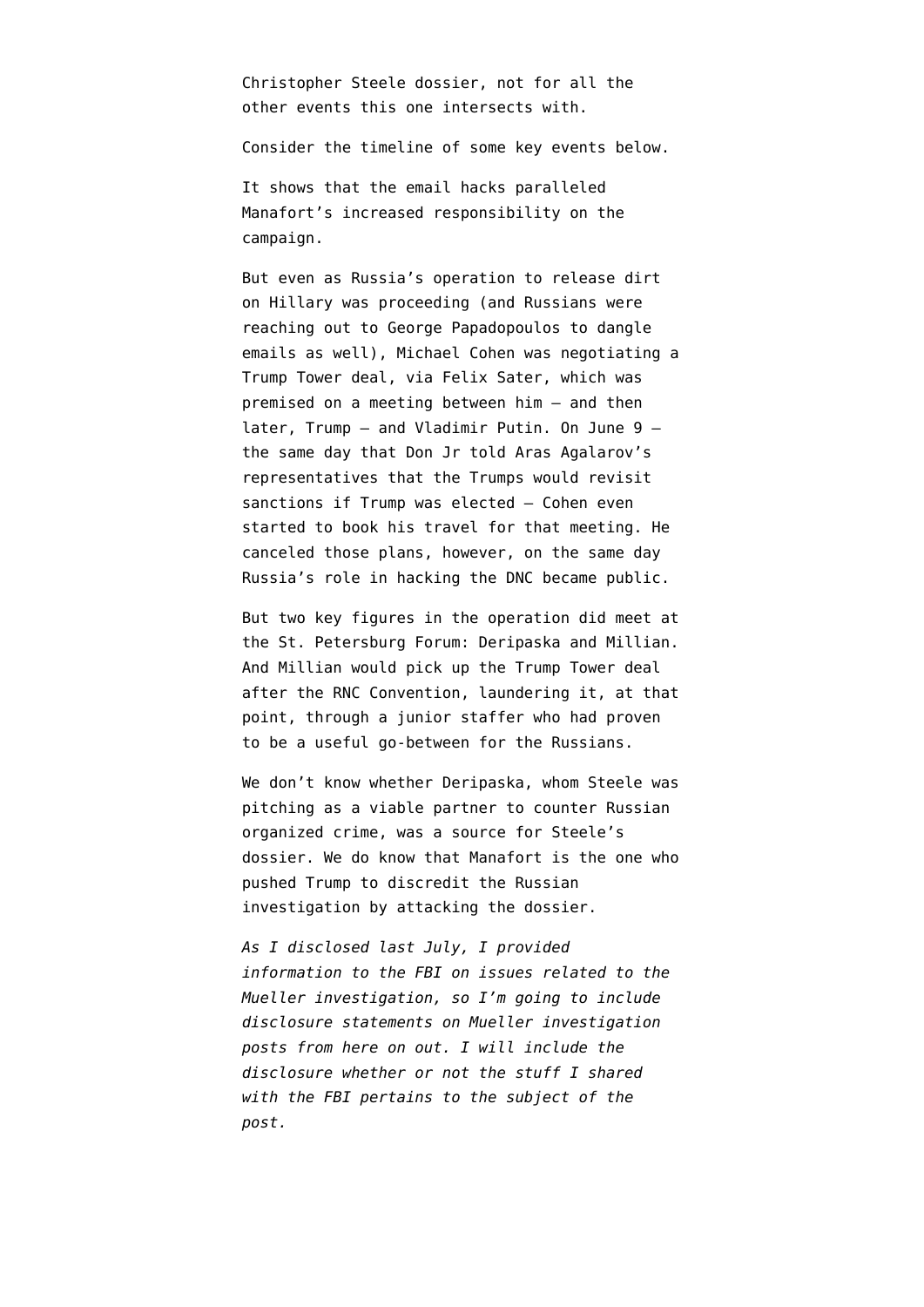## **Timeline**

January 12, 2016: Steele [writes](https://www.washingtonexaminer.com/news/emails-show-2016-links-among-steele-ohr-simpson-with-russian-oligarch-in-background) Bruce Ohr to say Oleg Deripaska may obtain a visa for later that year

January 20: Michael Cohen speaks with Dmitry Peskov's personal assistant for 20 minutes about Trump Tower deal

January 21: Putin's office contacts Felix Sater about Trump Tower deal

February 21: Steele sends Ohr Orbis reporting claiming Deripaska was not a tool of the Kremlin

February 29: Manafort [drafts](https://www.nytimes.com/2017/04/08/us/to-charm-trump-paul-manafort-sold-himself-as-an-affordable-outsider.html?module=inline) proposal to work for "free" for Trump

March 19: GRU [hacks](https://www.justice.gov/file/1080281/download) John Podesta

March 29: After the intervention of Roger Stone and Tom Barrack, Manafort joins the Trump campaign, initially only as Convention Chair

April: Manafort [asks](https://www.washingtonpost.com/politics/manafort-offered-to-give-russian-billionaire-private-briefings-on-2016-campaign/2017/09/20/399bba1a-9d48-11e7-8ea1-ed975285475e_story.html) Kilimnik,"How do we use to get whole?"

April 18: GRU hacks into DNC via DCCC

April 26: George Papadopoulos [learns](https://www.emptywheel.net/2017/11/01/the-false-statements-george-papadopoulos-made-about-dirt-were-designed-to-hide-whether-he-told-the-campaign-about-the-emails/) Russians are offering election assistance in form of leaked emails

April 27: In first foreign policy speech Papadopoulos [includes](https://www.emptywheel.net/2018/01/01/the-papadopoulos-delay/) signal to Russians to meet

May 4: Cohen [tells](https://www.justice.gov/file/1115596/download) Sater he'll do a trip to Russia before the Convention; Trump will do one after

May 5: Sater passes on Peskov invite to Cohen to attend St. Petersburg Forum to meet Putin or Medvedev

May 19: Manafort formally named campaign chair

May 21: Manafort forwards request for Trump meeting to Rick Gates, warning against sending a signal

June 3: Rob Golstone starts arranging meeting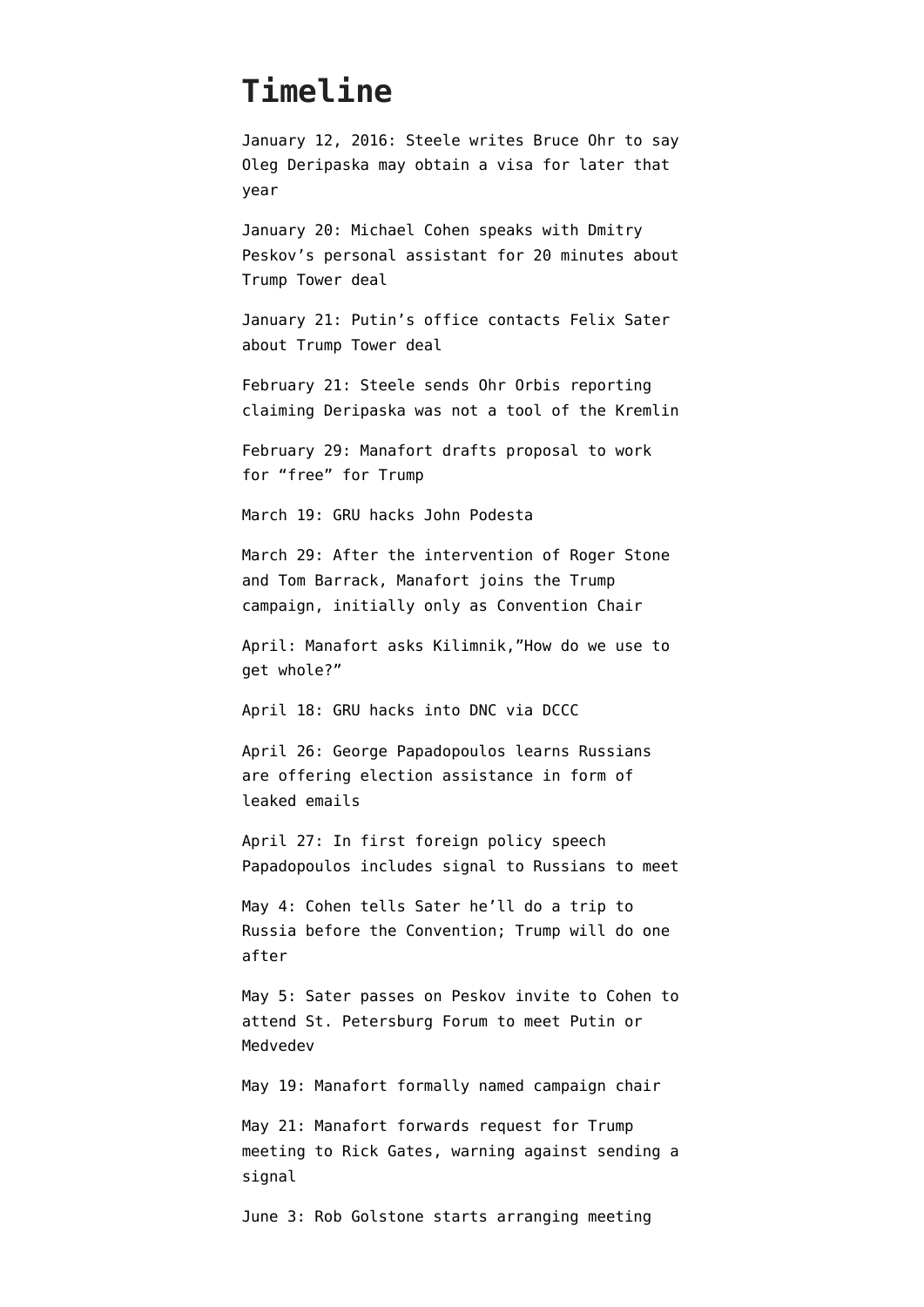with Don Jr.

June 7: Manafort meets with Trump and Trump announces he'll have an announcement about Hillary

June 8: GRU releases first emails via dcleaks

June 9: Trump Tower meeting presents dirt for sanctions relief; Cohen makes plans for trip to St. Petersburg Forum

June 14: WaPo reveals Russia hacked DNC; Cohen cancels plan for St. Petersburg trip

June 15: Guccifer 2.0 created

June 16-19: St. Petersburg forum (Putin does attend)

June 20: First Steele [report](https://www.documentcloud.org/documents/3259984-Trump-Intelligence-Allegations.html), allegedly relying on Millian as one source

July 7: Manafort tells Kilimnik he's willing to provide Deripaska private briefings; Ohr [call](https://www.emptywheel.net/2018/08/31/frothy-republicans-confuse-oleg-deripaska-and-donald-trump/) with Steele about Deripaska

Week of July 15: Trump campaign [prevents](https://www.washingtonpost.com/opinions/global-opinions/trump-campaign-guts-gops-anti-russia-stance-on-ukraine/2016/07/18/98adb3b0-4cf3-11e6-a7d8-13d06b37f256_story.html) change making platform more belligerent to Ukraine

July 21: Sater [visits](https://www.politico.com/story/2016/08/donald-trump-russia-felix-sater-227434) Trump Tower

July 22: George Papadopoulos asks Ivan Timofeev to help prep for [a meeting with Sergei Millian;](https://dailycaller.com/2018/06/06/george-papadopoulos-millian-suspicious/) Millian would eventually [pitch](https://www.nytimes.com/2017/12/30/us/politics/how-fbi-russia-investigation-began-george-papadopoulos.html) Papadopoulos on Trump Tower Moscow deal

August 3: Manafort and Kilimnik meet in New York

August 17: Manafort fired from campaign

August: Manafort and Tom Barrack take boat trip, meet Kilimnik

October 18: Steele and Ohr discuss dispute between Ukraine and RUSAL

January 11 or 12, 2017: Manafort [contacts](https://www.emptywheel.net/2017/10/27/did-manafort-prep-trump-for-the-dossier-lawfare/) Reince Priebus to tell him how to use the Steele dossier to discredit Russian investigation (remember, Manafort insists he didn't lie about meeting with Trump officials, because those